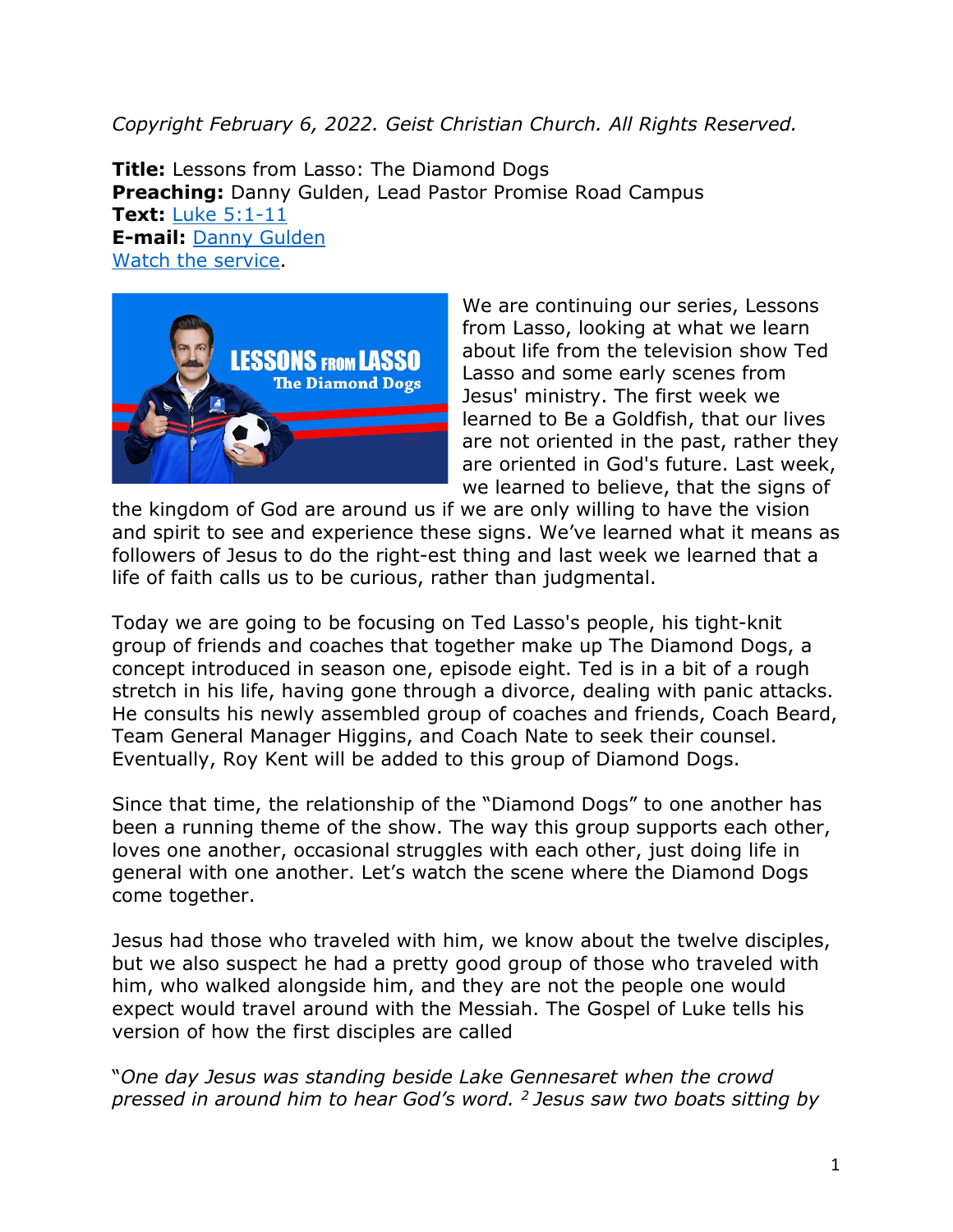*the lake. The fishermen had gone ashore and were washing their nets. <sup>3</sup> Jesus boarded one of the boats, the one that belonged to Simon, then asked him to row out a little distance from the shore. Jesus sat down and taught the crowds from the boat.4 When he finished speaking to the crowds, he said to Simon, "Row out farther, into the deep water, and drop your nets for a catch."5 Simon replied, "Master, we've worked hard all night and caught nothing. But because you say so, I'll drop the nets."6 So they dropped the nets and their catch was so huge that their nets were splitting. <sup>7</sup> They signaled for their partners in the other boat to come and help them. They filled both boats so full that they were about to sink. <sup>8</sup> When Simon Peter saw the catch, he fell at Jesus' knees and said, "Leave me, Lord, for I'm a sinner!" <sup>9</sup> Peter and those with him were overcome with amazement because of the number of fish they caught. <sup>10</sup> James and John, Zebedee's sons, were Simon's partners and they were amazed too. Jesus said to Simon, "Don't be afraid. From now on, you will be fishing for people." <sup>11</sup> As soon as they brought the boats to the shore, they left everything and followed Jesus."* (Luke 5:1-11)

Several things stand out to me about the Christian life from the story of the calling of the first disciples.

First, Jesus does not do life alone.

Jesus is the Messiah, the one we would come to know as Savior, Emmanuel, God with us. This is who Jesus is… and yet…he cannot do it alone. He needs others. He needs people to walk alongside him and he needs people to participate in God's mission with him.

Ted Lasso is the Head Coach of AFC Richmond. He is the one who goes to the press conferences, he's the one who must provide answers when things go wrong…yet… Ted also teaches us the lesson that we cannot do it alone. We need others to do life with us. It's why, as he is trying to figure out something going on in his life, he gathers others to be in the conversation. He gathers Nate, Coach Beard, Higgins, and he even tries to gather Roy Kent, who he will eventually win over.

We know that one of the things that have been laid bare over the last couple of years is that isolation is not good for us. It's not spiritually healthy. A lack of community takes its toll on us and our culture at large. Social media has not helped because we spend an hour scrolling through our phones seeing how wonderful life is for everyone else, except for me. And even though we know that life isn't that wonderful for everyone else, it furthers our sense of isolation. We do need time alone and some of us need more time alone, so I don't want to confuse time alone with isolation. Even Jesus knew he could not do life alone. Ted Lasso knows he cannot do life alone. They both teach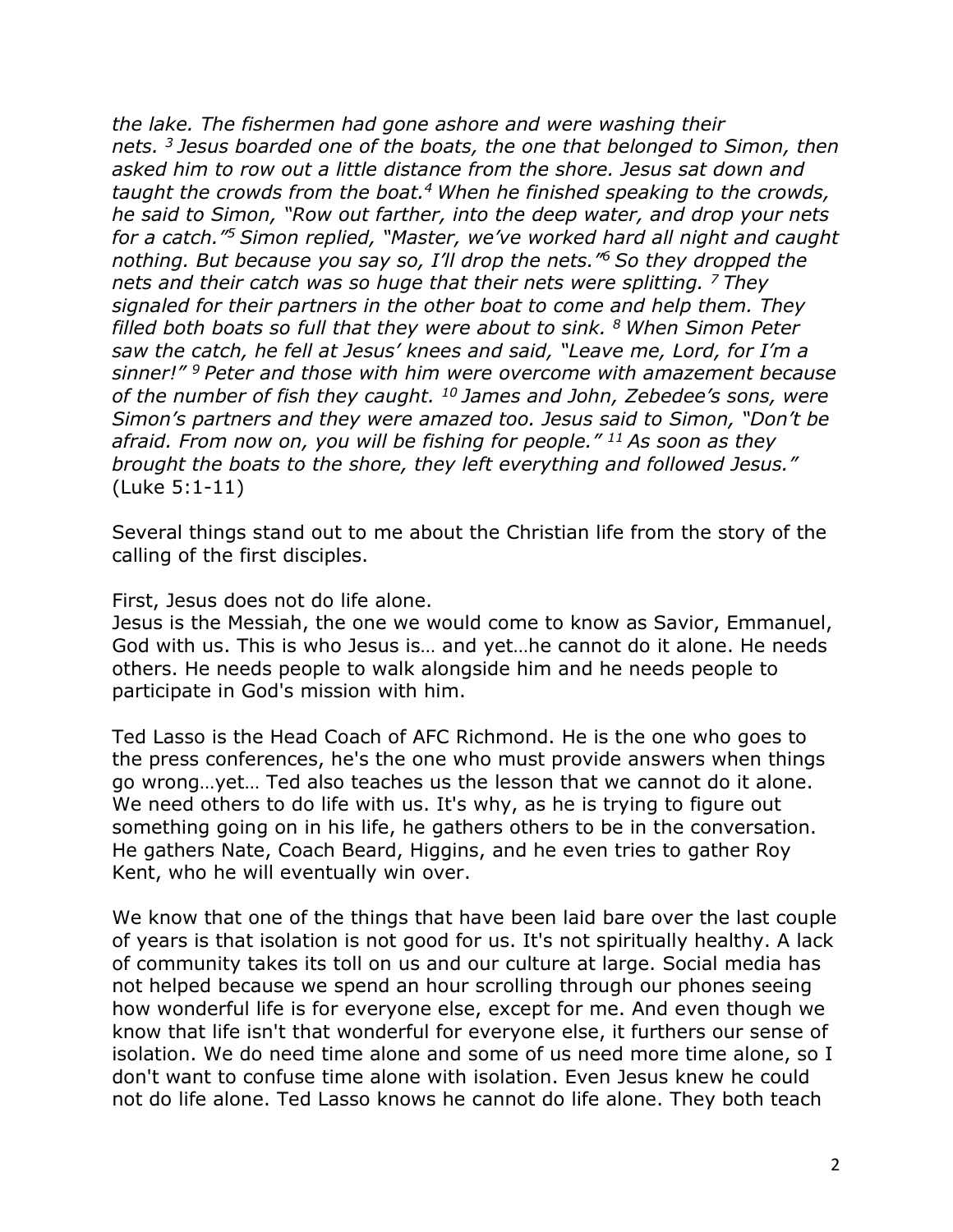us that we cannot do life alone. It's why we should be passionate that the church not become a club AND we should be passionate about the church being a place of connection, of real, honest connection. There are seasons when we need to do life alone, I know I have seasons when I pull back from others, but when we are ready, it is needed, and it will eventually be, this needs to be a place of connection.

Here is the second thing I noticed: There are no prerequisites to following Jesus.

Sometimes, the church can't get out of our way when it comes to being a community that follows Jesus. Several years ago, I was in Boston and passed a church that had carved into the stone atop the door, "All Are Welcome" and then on the door they are posted a sign that said, 'No Trespassing". How many churches, while maybe not having that on their door, practice that. All Are Welcome, except if you are a female and you want to preach or be in church leadership. All are welcome, except if you are gay or lesbian and you want to participate in the life of the church. All are welcome, except if you can't give a certain amount to the church.

Here, though we see a gracious invitation by Jesus, row out further, get into the deep water, don't just stay here on the surface and amazing things will happen. Row out a little further, says Jesus, go a little farther beyond where you currently are and see what happens.

"*Jesus said to Simon, "Don't be afraid. From now on, you will be fishing for people." <sup>11</sup> As soon as they brought the boats to the shore, they left everything and followed Jesus."* Luke 5:11

This is invitation so powerful that these people leave everything to follow Jesus.

And third: No special skills are required to follow Jesus.

These first disciples fish for a living. In Jesus' day, to be a disciple of a rabbi like Jesus took years of training and practice. You had to memorize the entire Torah, which we know as the first five books of the Old Testament. That was just the beginning of training. Jesus changes that. We don't know any skills or qualifications that Simon Peter, James, or John has, other than fishing, but Jesus calls them as disciples. At this moment, when these disciples are called, Jesus changes the whole, traditional, long-standing model of discipleship. You are called, he says to them, and you are now my disciples. You are now my people. One cannot emphasize enough how much Jesus' action turned over the religious status quo. There are no tests of faith,